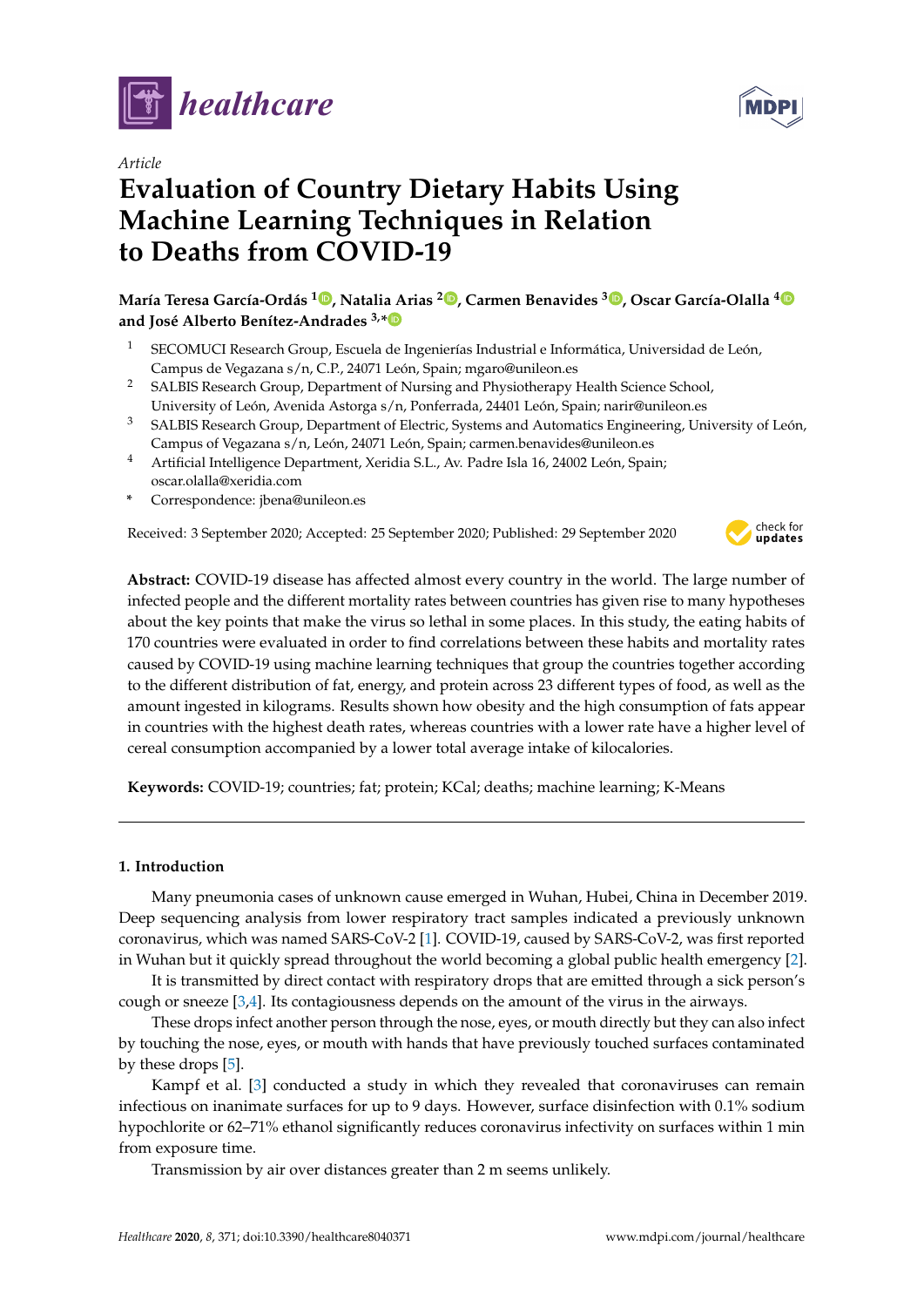Most people get COVID-19 from other people with symptoms. However, there is increasing evidence of the role that people have in the transmission of the virus before the development of symptoms or with mild symptoms [\[6,](#page-8-5)[7\]](#page-8-6).

Chen et al. [\[8\]](#page-8-7) carried out a descriptive study of the epidemiological and clinical characteristics of 99 cases of COVID-19 in Wuhan. The symptoms found were as follows; fever (83%), cough (82%), shortness of breath (31%), muscle ache (11%), confusion (9%), headache (8%), sore throat (5%), rhinorrhea (4%), chest pain (2%), diarrhea (2%), and nausea and vomiting (1%). According to imaging examination, 75% of the patients showed bilateral pneumonia, 14% showed multiple mottling and ground-glass opacity, and 1% had pneumothorax.

At present, there is no vaccine or antiviral treatment for Covid19. For the moment, isolation and supportive care including oxygen therapy, fluid management, and the administration of antimicrobials to alleviate the symptoms and prevent organ dysfunction are the measures that are being taken.

A recent study [\[9\]](#page-8-8) in 18 rhesus macaques demonstrated that Remdesivir (GS-5734) provided a clear clinical benefit, with a reduction in clinical signs, reduced virus replication in the lungs, and decreased presence and severity of lung lesions. Furthermore, Liu et al. [\[10\]](#page-8-9) found that up to 10 commercial medicines that may form hydrogen bounds to key residues within the binding pocket of COVID-19 could have a higher mutation tolerance than lopinavir or ritonavir.

According to Sarma et al., after conducting a systematic review, they found that hydroxychloroquine together with azithromycin may be a rather promising combination for combating COVID-19 [\[11\]](#page-8-10). Therefore, at the moment, there is no cure for COVID-19 but there are ongoing efforts in the development of a vaccine [\[12\]](#page-8-11).

As in all disciplines, machine learning, deep learning, and artificial intelligence techniques can be useful in providing new information about the still unknown COVID-19. Gozes et al. [\[13\]](#page-8-12) demonstrate that non-contrast thoracic CT images is an effective tool in detection, quantification, and follow-up of the disease. The authors used U-net for the segmentation of the lung region step [\[14\]](#page-8-13) followed by a Resnet-50-2D deep convolutional neural network architecture [\[15\]](#page-9-0) to classify. The authors achieved classification results for Coronavirus vs non-coronavirus cases per thoracic CT studies of 0.996 AUC (95%CI). The system also provides measurements on the progression of patients over time.

Chest CT are also used in [\[16\]](#page-9-1). Li et al. developed a deep learning model (COVNet) to extract visual features from volumetric chest CT exams for the detection of COVID-19. The developed model can accurately detect COVID-19 and also differentiate it from pneumonia and other lung diseases with really promising results.

Artificial intelligence techniques and regression analysis have also been used in [\[17\]](#page-9-2). This work shows the impact of weather parameters on confirmed cases of COVID-19, and it has demonstrated that the relative humidity and maximum daily temperature had the highest impact on the confirmed cases. The relative humidity in the main case study, with an average of 77.9%, affected the confirmed cases positively and maximum daily temperature, with an average of 15.4 ◦C, affected the confirmed cases negatively.

In this study, artificial intelligence has been used to reveal very interesting information about the relationship between COVID-19 and the dietary habits in different countries all around the world. It is well known that food affects health and diseases [\[18](#page-9-3)[,19\]](#page-9-4).

Furthermore, recent researches have been proved that obesity increases the risk of adverse outcomes of COVID-19 and even it is highly associated with its mortality [\[20,](#page-9-5)[21\]](#page-9-6).

In this work, it has been discovered that dietary habits are related to COVID-19 mortality, so taking care of diet can be a good way to prevent COVID-19 death risk.

Therefore, the aim of this research is to identify patterns that make it possible to put the focus of attention on countries that today are in the early stages of the virus's expansion but share nutritional characteristics with the countries that have suffered the most from this pandemic and may represent a danger in the future.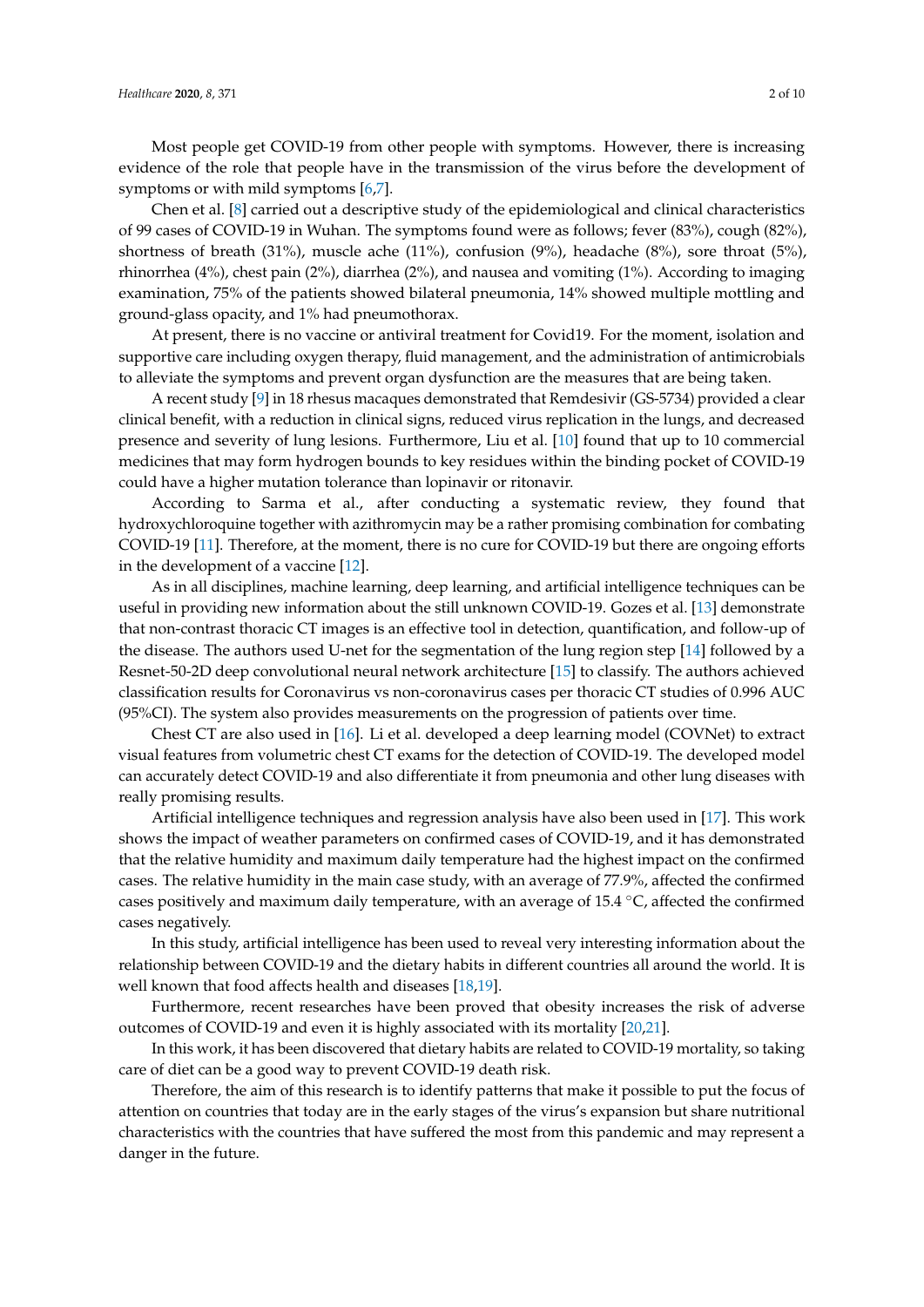## **2. Methods**

### *2.1. Principal Component Analysis (Pca)*

Principal component analysis (PCA) [\[22\]](#page-9-7) is one of the most familiar methods of multivariate analysis which uses the spectral decomposition of a correlation coefficient or covariance matrix. In other words, PCA is a procedure for reducing the dimensionality of the variable space by representing it with a few orthogonal (uncorrelated) variables that capture most of its variability. Dimensions must be reduced when there are too many characteristics in a data set, making it difficult to distinguish between those that are relevant and those that are redundant or do not provide significant information.

PCA is a feature extraction technique, that is, the input variables are combined in a specific way so that the least important variables are discarded while preserving the most valuable parts of all the variables. PCA results are new features that are independent of each other.

The first step in calculating PCA is the data standardization so that each variable contributes equally to analysis following Equation [\(1\)](#page-2-0),

<span id="page-2-0"></span>
$$
z = \frac{x - \mu}{\sigma} \tag{1}
$$

where *x* is the original data,  $\mu$  is the mean, and  $\sigma$  is the standard deviation.

After that, the covariance matrix must be computed. The covariance between two variables *X* and *Y* is computed following Equation [\(2\)](#page-2-1),

<span id="page-2-1"></span>
$$
cov(X,Y) = \frac{1}{n-1} \sum_{i=1}^{n} (X_i - \bar{x})(Y_i - \bar{y})
$$
\n(2)

with *n* being the number of data,  $X_i$  and  $Y_i$  the current data, and  $\bar{x}$  and  $\bar{y}$  the mean. Computing all of these values, a square matrix of  $n \times n$  is obtained. This matrix is called the covariance matrix.

The next step is compute the eigenvectors and their corresponding eigenvalues. The eigenvector of the covariance matrix is the vector which satisfies Equation [\(3\)](#page-2-2).

<span id="page-2-2"></span>
$$
A\bar{v} = \lambda \bar{v} \tag{3}
$$

In this case, *A* is the covariance matrix,  $\bar{v}$  is the eigenvector, and  $\lambda$  is a scalar value called the eigenvalue.

Once all of the eigenvectors and the corresponding eigenvalues are computed, the *k* eigenvectors with the largest eigenvalues are selected. This parameter "k" is the dimension of the new dataset. The last step is to project the data points in accordance with the new axes.

#### *2.2. K-Means*

The K-means clustering method is used to find patterns or similarity between data. The first step is determine the number of centers or the number of groups *k*. These centers (centroids) are randomly initialized.

Each data point is assigned to the closest centroid, and each collection of points assigned to a centroid represents a cluster.

After this first allocation step, the centroid of each cluster is updated taking into account the data points assigned to it. This process is repeated until the data points remains constant in the same cluster or until the centroids remain the same.

#### *2.3. Clustering Metric: Davies–Bouldin*

To obtain the appropriate number of groupings that we have to make between the countries, the Davies–Bouldin clustering metric [\[23\]](#page-9-8) has been used. The Davies–Bouldin metric is defined as the mean value among all the clusters of the samples  $M_k$  (see Equation [\(4\)](#page-3-0)).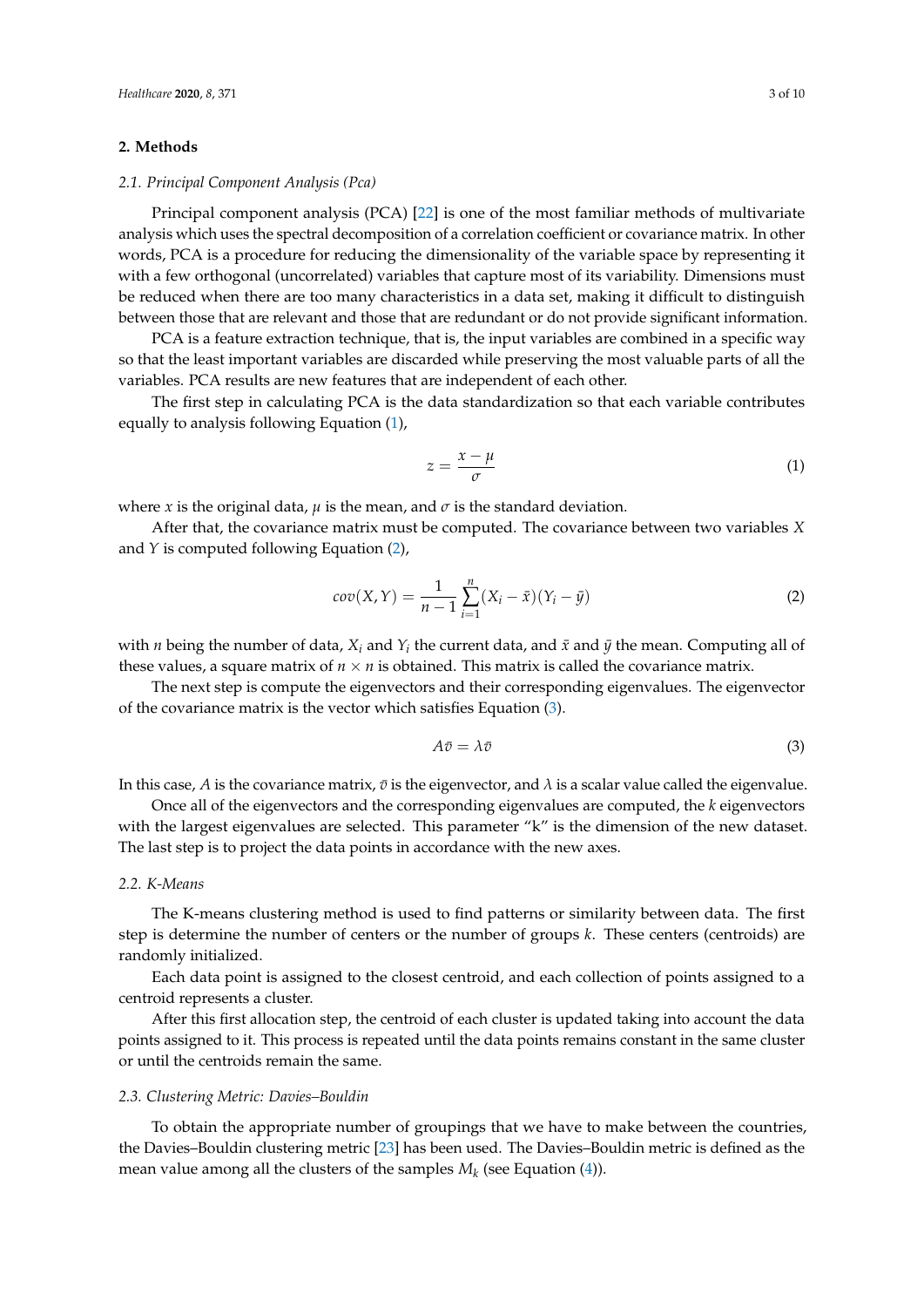This expression is equivalent to Equation [\(5\)](#page-3-1):

<span id="page-3-1"></span><span id="page-3-0"></span>
$$
DB = \frac{1}{K} \sum_{k=1}^{K} max_{k' \neq k} \left( \frac{\delta_k + \delta_{k'}}{\triangle_{kk'}} \right)
$$
(5)

with  $\delta_k$  being the mean distance of the points belonging to cluster  $C_k$  to their barycenter  $G_k$ , and  $\triangle_{kk'}$  the distance between barycenters  $G^k$  and  $G^{k'}$  (see Equation [\(6\)](#page-3-2)).

<span id="page-3-2"></span>
$$
\triangle_{kk'} = d(G^k, G^{k'}) = ||G^k - G^{k'}|| \tag{6}
$$

# **3. Experiments and Results**

#### *3.1. Dataset*

The COVID-19 Healthy Diet Dataset [\[24\]](#page-9-9) has been used in this work in order to study the relationship between the diet of the different countries and the number of deaths caused by the disease.

The COVID-19 Healthy Diet Dataset combines data of different types of food and COVID-19 cases and deaths all around the world. The dataset contains information about the following types of food for each of the 170 countries; alcohol, animal products, animal fats, aquatic products, cereals, eggs, seafood, fruits, meat, miscellaneous, milk, offal, oilcrops, pulses, spices, starchy roots, stimulants, sugar crops, sugar and sweeteners, treenuts, vegetal products, vegetable oils, and vegetables.

It is made up of four csv files containing.

- Percentages of fat consumed from each type of food listed.
- Percentages of food supply (in kg) for each type of food listed.
- Percentages of energy (in kilocalories) consumed from each type of food listed.
- Percentages of protein consumed from each type of food listed

Information about obesity, undernourished, confirmed cases, deaths, recovered, activity levels, and the population of each country is also included in the dataset.

Although race has been proved to be associated with mortality [\[25](#page-9-10)[,26\]](#page-9-11), our data does not contain information about race distribution by countries, so we have decided to exclusively take into account their dietary habits.

Furthermore, information about the consumption of kilocalories per country has been obtained from FAOSTAT [\[27\]](#page-9-12) in order to cross reference this information with the COVID-19 Healthy Diet Dataset.

#### *3.2. Experiments*

As stated in the previous section, the data set is made up of 94 characteristics related to 23 types of food. To avoid using multiple features that provide the same information, a transformation of the data has been carried out using PCA. In this case, the number of features has been reduced to 23, which is the minimum number necessary to retain 95% of the information. With this, we not only prevent duplicate information from biasing the results of the study, but we also reduce the time necessary to manipulate them.

Once we have reduced the data, K-Means has been applied with the intention of grouping the 170 countries into clusters based on that reduced information of their food consumption. The intention of this group is to try to identify patterns that make it possible to put the focus of attention in countries that today are in the early stages of the virus's expansion but share nutritional characteristics with the countries that have suffered the most from this pandemic and may represent a danger in the future.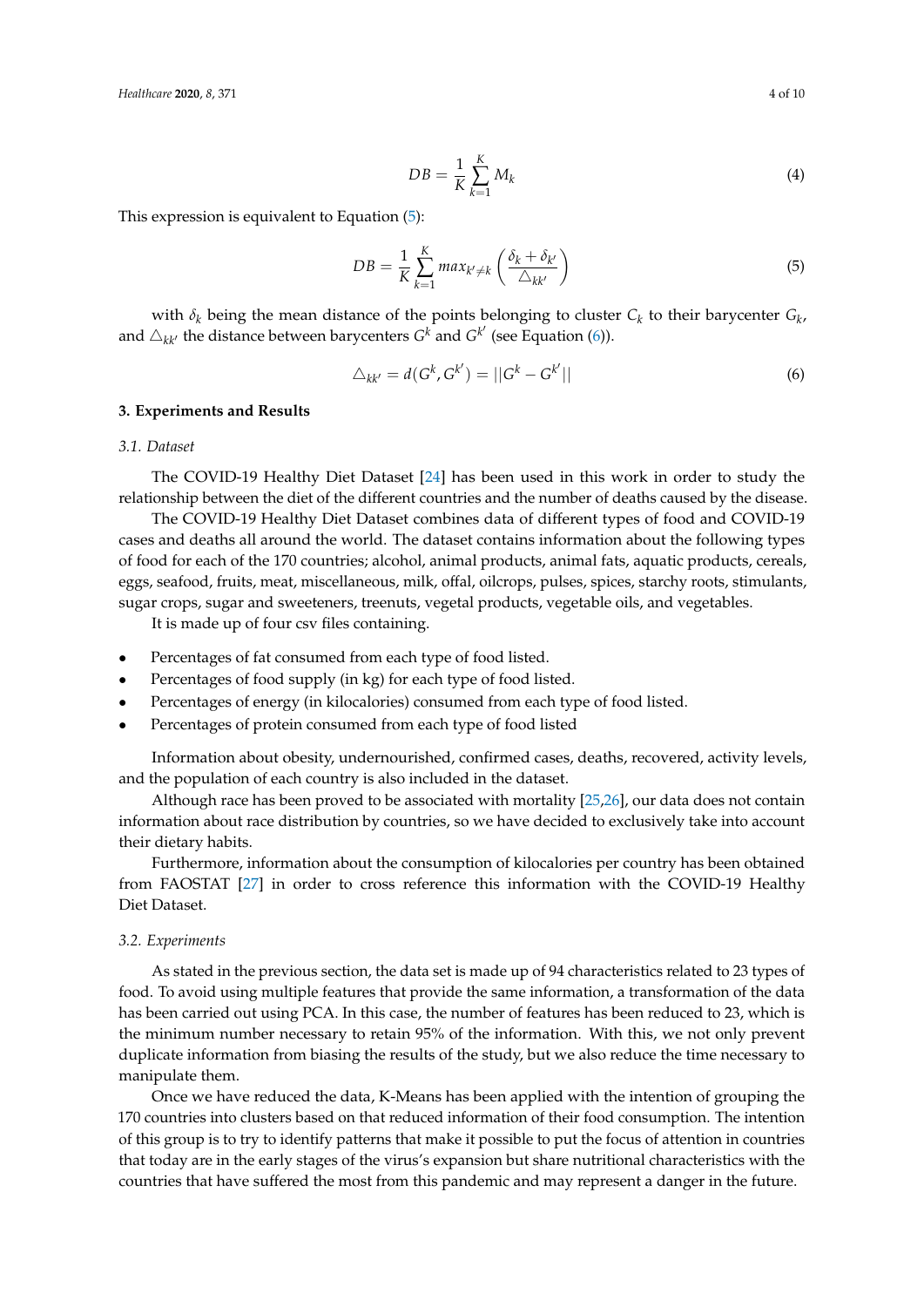<span id="page-4-0"></span>In order to determine the best number of clusters, the Davies–Bouldin index has been used. In Figure [1,](#page-4-0) a graph with the Davies–Bouldin index can be seen. According to these results, we have chosen 20 clusters, as the benefit of adding additional clusters is minimal and there is a significant point and change in slope at that point in the graph.



Figure 1. Study of the best number of clusters using Davies–Bouldin index.

<span id="page-4-1"></span>The distribution of all the countries around the 20 clusters can be shown in Figure [2.](#page-4-1)



**Figure 2.** Number of countries per cluster.

It is important to highlight that this grouping has been carried out by only taking into account the diet of each of the countries. Once the countries were grouped together, the average percentage of deaths from COVID-19 for each cluster was evaluated to try to identify the dietary patterns that influence the greatest number of deaths from detected infections. In Figure [3,](#page-5-0) the information related to the 3rd quartile for each of the clusters is shown.We have chosen this statistical information to have a more realistic view of the distribution of cases of deaths by cluster than that which would be obtained simply using the mean (where very high values can distort the measurement).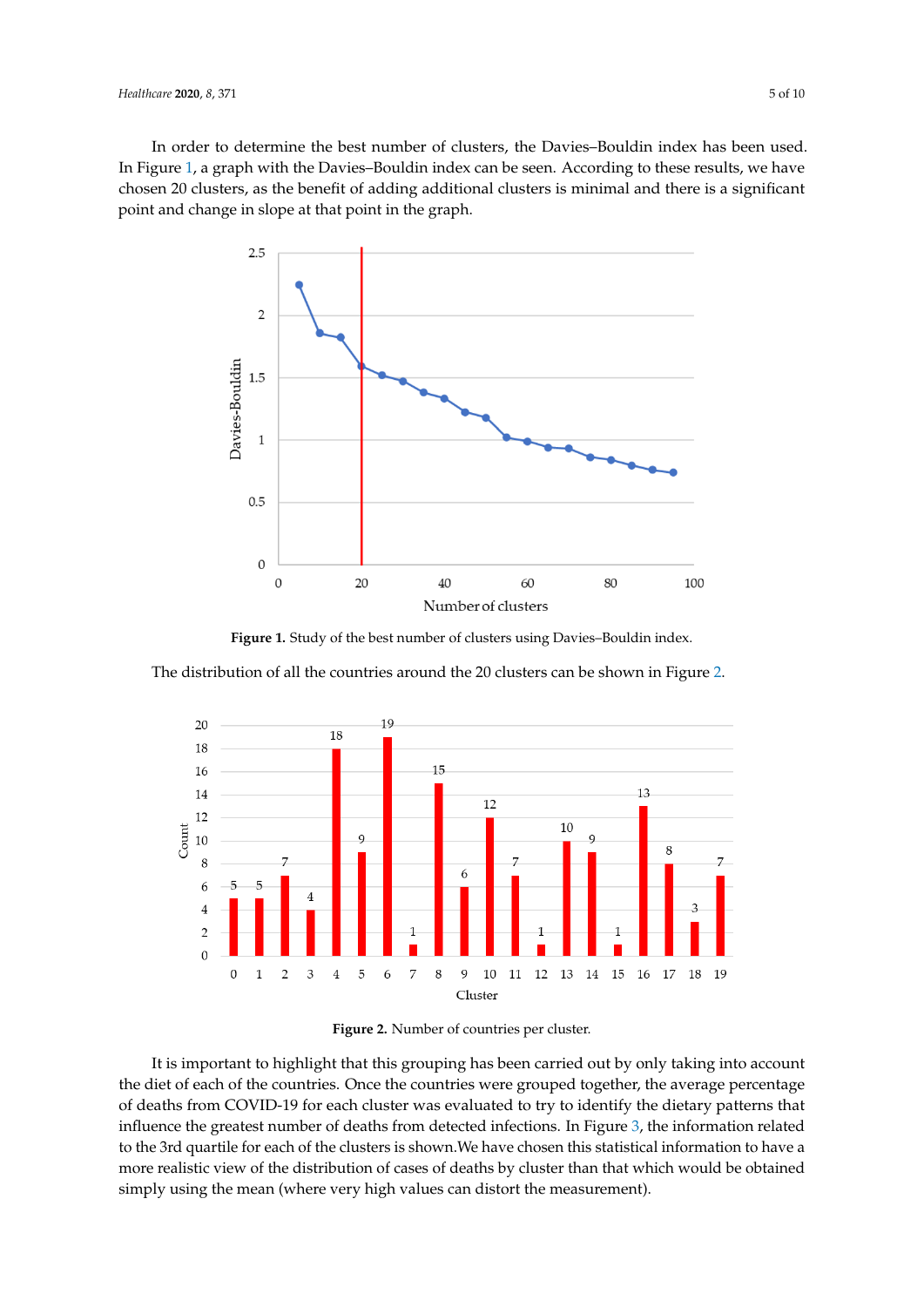<span id="page-5-0"></span>

**Figure 3.** 3rd quartile % of deaths per cluster. The red part represents a high % of deaths and the green part a low one. The red circles show the groups that fall into the red area.

Taking this information into account, a threshold has been established and each of the clusters has been labeled as a cluster with a high probability or a cluster with a low probability of death. Clusters 3, 4 and 17 were labeled with a high probability of death, which includes, taking into account Figure [2,](#page-4-1) a total of 30 countries.

A study has been carried out of the main types of food that, according to the group carried out, most affect deaths from COVID-19. In Figure [4,](#page-6-0) the influence of animal products, milk, cereals, sugars and sweets, meat, and animal fats on the final result of the disease is clear. As we can see in all food categories, the high death group shows less variation in the data based on standard deviation statistics which implies a more cohesive cluster.

As we can see, these results are aligned with the importance of functional food that enrich the diet of Mediterranean countries [\[28\]](#page-9-13).

Furthermore, a study of the amount of obesity and undernourished has been carried out (see Figure [5\)](#page-6-1). As we can see, countries with a high percentage of obesity had a higher risk of death. In contrast, the undernourished percentage is lower for higher risk countries. These results can confirm that eating products like meat, animal fats, milk, or sweeteners increases the risk of death caused by COVID-19.

Moreover, an evaluation of the consumption of kilocalories has been carried out, reaching the interesting conclusion that the countries that belong to the high risk group consume 3277.5 Kcal per day on average while the rest of the countries consume 2764.3 Kcal on average. These results show a difference in caloric consumption in the countries with a population at risk of 18.57% compared to the rest of the countries (Figure [5\)](#page-6-1).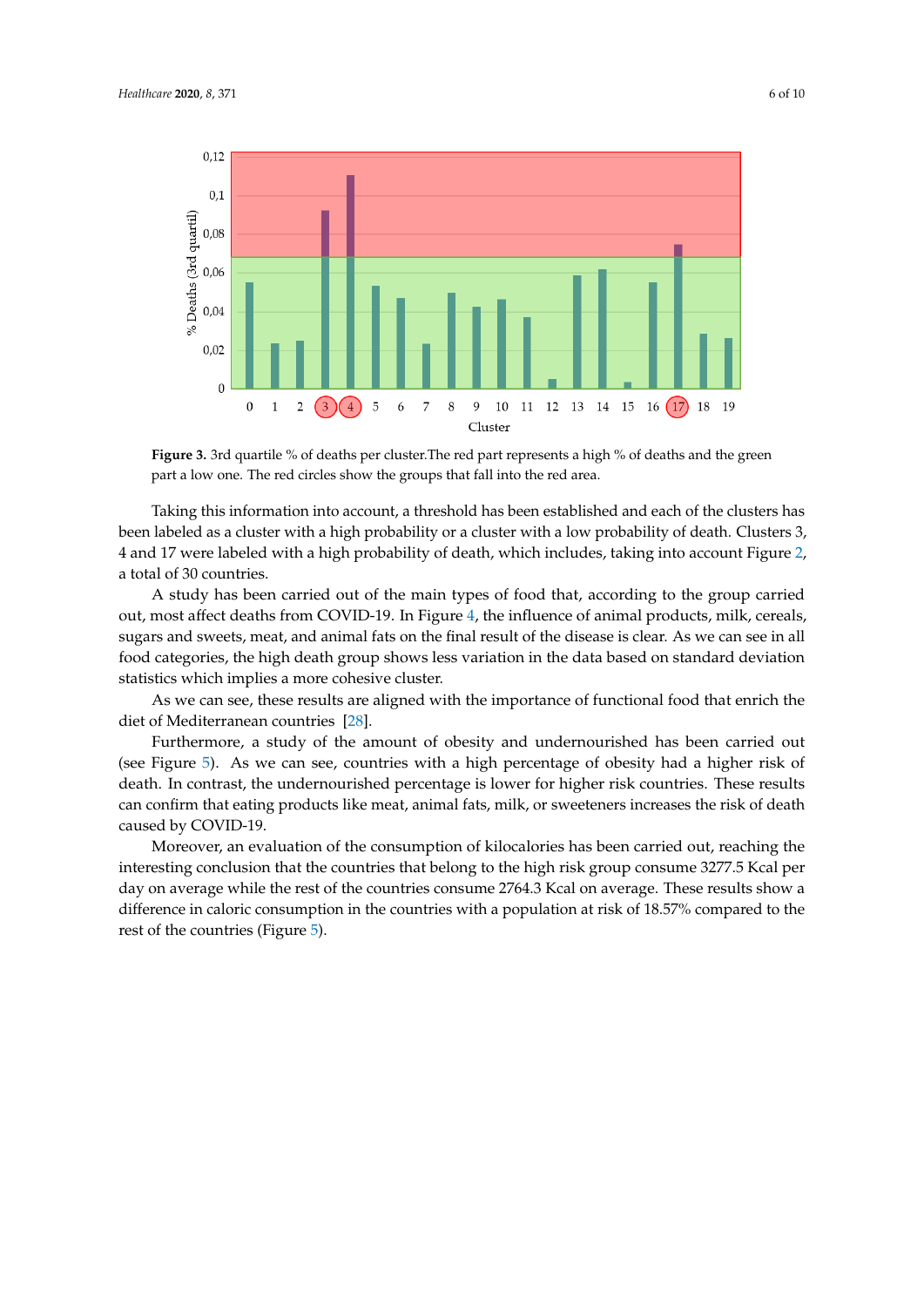<span id="page-6-0"></span>

**Figure 4.** Mean percentage and standard deviation of consumption for different food in high and low death clusters. (**a**) Animal products, (**b**) Milk, (**c**) Cereals, (**d**) Sugar and Sweeteners, (**e**) Meat, and (**f**) Animal fats.

<span id="page-6-1"></span>

**Figure 5.** Obesity and undernourished diseases for high and normal death clusters.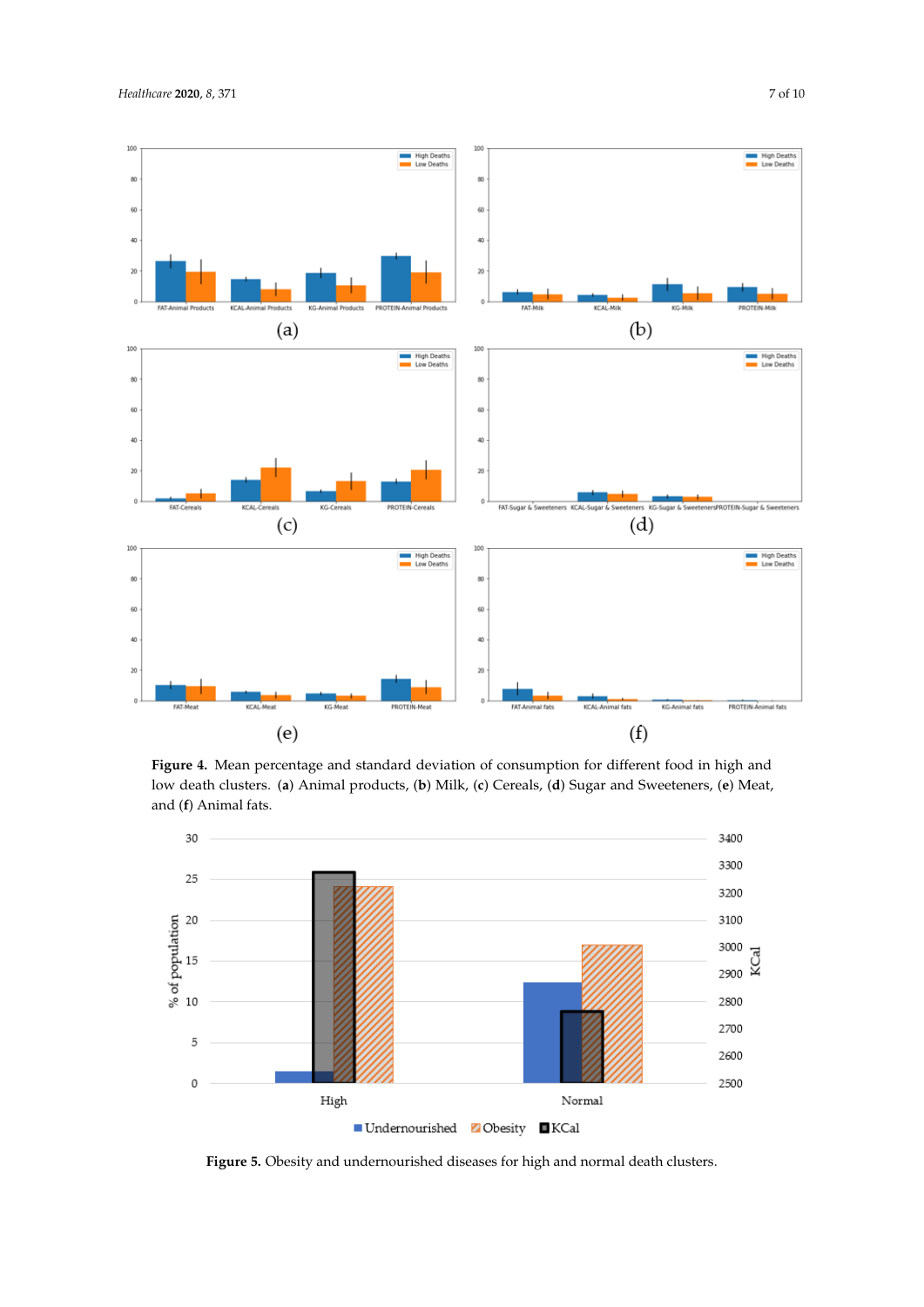According to our machine learning process, the high death risk cluster is made up of 30 countries. In Table [1,](#page-7-0) we can see all of them.

<span id="page-7-0"></span>**Table 1.** Countries on high risk of death cluster. In green, we can see the countries that also appear in the Top 30 of countries with more deaths at the end of May 2020 based on COVID-19 Dashboard by the Center for Systems Science and Engineering (CSSE) at Johns Hopkins University.

| Australia   | Austria    | Bahamas | <b>Barbados</b> | Belgium            |
|-------------|------------|---------|-----------------|--------------------|
| Canada      | Cyprus     | Czechia | Denmark         | France             |
| Germany     | Greece     | Hungary | Ireland         | Israel             |
| Italy       | Kazakhstan | Latvia  | Lithuania       | <b>Netherlands</b> |
| New Zealand | Norway     | Poland  | Portugal        | Slovakia           |
| Slovenia    | Spain      | Sweden  | Switzerland     | USA                |

Fifteen out of 30 countries appear in the top 30 of countries with more deaths until May 2020. Our results could be interesting in establishing how the rest of the countries belonging to our high risk cluster could evolve in the future based on their food consumption habits if the virus is not controlled.

The source code of the full experimentation is shared as Supplementary Materials to allow other researchers to replicate the entire process reliably.

## **4. Discussion and Conclusions**

In this work, a study has been carried out on the mortality of people infected with the SARS-CoV-2 virus, taking into account the type of food in the country in which they live. For this purpose, 94 characteristics related to the amount of fat, protein, and energy (kilocalories), as well as the amount of food ingested in kilograms (Kg), from different food groups, have been used. Because of the possibility that many of these characteristics were highly correlated with others, a reduction in characteristics has been made using principal component analysis (PCA) so that 95% of the variance of the data set is maintained. This resulted in a 75.53% reduction in the data, leaving only 23 characteristics at the end.

A data pooling was then carried out using the well-known K-Means clustering technique. To determine the number of clusters, a study was carried out using the Davies–Bouldin [\[23](#page-9-8)[,29\]](#page-9-14) metric which indicated that the optimal number of clusters according to their characteristics was 20. The average number of countries per cluster is 8 with a standard deviation of 5.28.

By studying the average percentage of deaths per cluster, two groups of countries were created: "high deaths" and "normal deaths". Analyzing the dietary patterns of the two groups of countries—high deaths and normal deaths—it was observed that the consumption of animal products, animal fats, milk, sweeteners, and meat in countries with a high risk of death was higher while the consumption of cereals was higher in those with a lower risk of death. In addition, it was observed that countries with a high degree of obese people and with a higher average daily caloric intake, are related to a higher risk of death from COVID-19 while countries with a high number of undernourished people do not show an increase in these percentages. Obesity has been observed in other studies as a risk factor, tripling the likelihood of severe condition from COVID-19 [\[30\]](#page-9-15).

Finally, the current number of deaths per country has been checked and it has been detected that 50.00% of the countries that appear in the "high deaths" cluster are among the 30 countries with the most deaths. This leads us to consider countries at risk to those that belong to the cluster we have created for having a similar diet, among other possible factors related to the lifestyle of its population.

In future work, adding additional information by country such as race, age, or socioeconomic status could help to perform a better clustering of countries and, consequently, a more powerful study of the impact of the virus.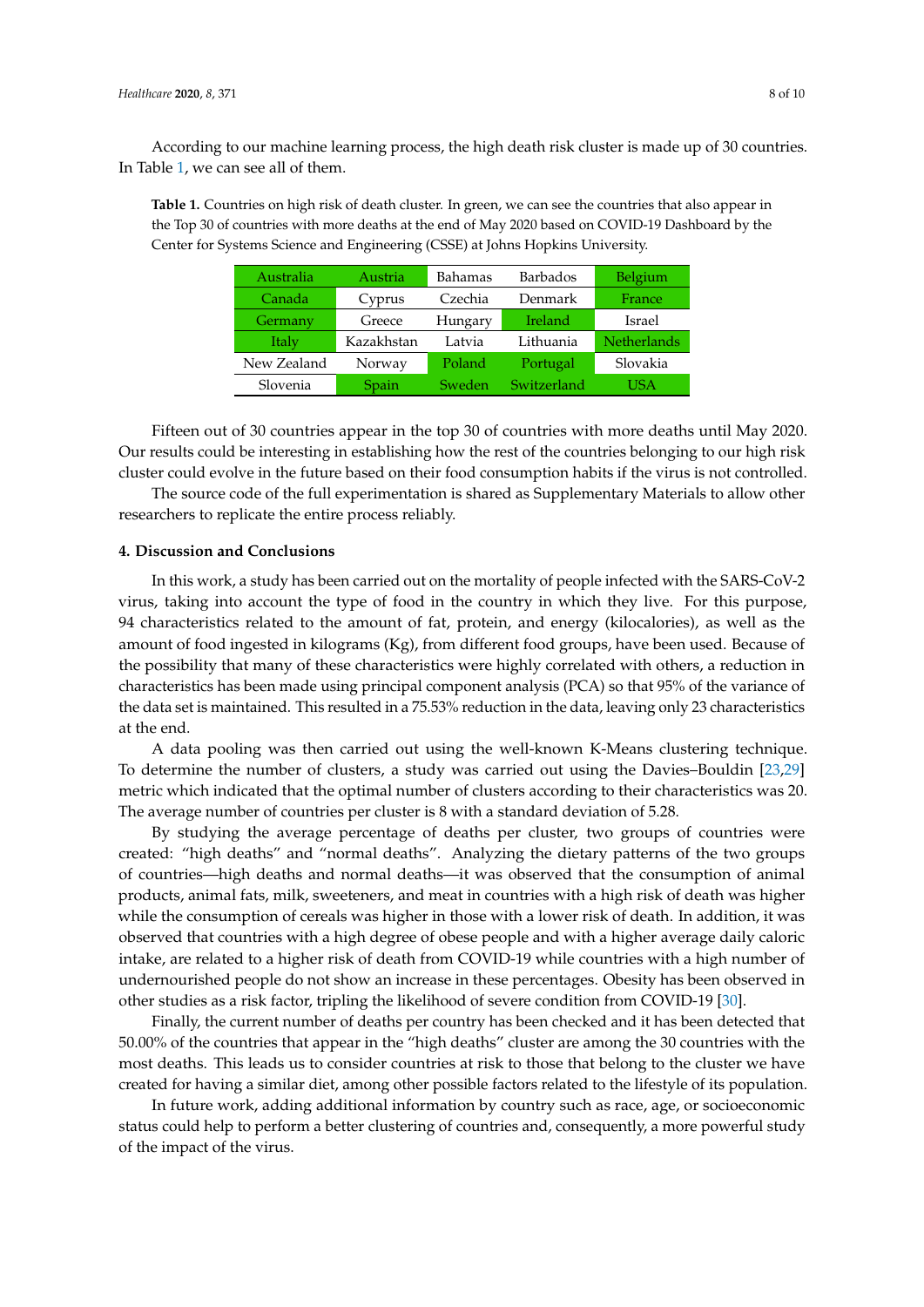**Supplementary Materials:** The following are available at [http://www.mdpi.com/2227-9032/8/4/371/s1.](http://www.mdpi.com/2227-9032/8/4/371/s1)

**Author Contributions:** Conceptualization, N.A. and J.A.B.-A.; methodology, M.T.G.-O. and C.B.; software, M.T.G.-O. and J.A.B.-A.; validation, N.A., M.T.G.-O., and C.B.; formal analysis, J.A.B.-A. and M.T.G.-O.; investigation, C.B.; resources, M.T.G.-O.; data curation, M.T.G.-O. and C.B.; writing—original draft preparation, M.T.G.-O. and J.A.B.-A.; writing—review and editing, M.T.G.-O. and O.G.-O.; visualization, M.T.G.-O.; supervision, J.A.B.-A.; project administration, N.A.; funding acquisition, N.A. All authors have read and agree to the published version of the manuscript.

**Funding:** This study is funded by the University of León.

**Conflicts of Interest:** The authors declare no conflict of interest.

## **References**

- <span id="page-8-0"></span>1. Huang, C.; Wang, Y.; Li, X.; Ren, L.; Zhao, J.; Hu, Y.; Zhang, L.; Fan, G.; Xu, J.; Gu, X.; et al. Clinical features of patients infected with 2019 novel coronavirus in Wuhan, China. *Lancet* **2020**, *395*, 497–506. [\[CrossRef\]](http://dx.doi.org/10.1016/S0140-6736(20)30183-5)
- <span id="page-8-1"></span>2. Chen, H.; Guo, J.; Wang, C.; Luo, F.; Yu, X.; Zhang, W.; Li, J.; Zhao, D.; Xu, D.; Gong, Q.; et al. Clinical characteristics and intrauterine vertical transmission potential of COVID-19 infection in nine pregnant women: A retrospective review of medical records. *Lancet* **2020**, *395*, 809–815. [\[CrossRef\]](http://dx.doi.org/10.1016/S0140-6736(20)30360-3)
- <span id="page-8-2"></span>3. Kampf, G.; Todt, D.; Pfaender, S.; Steinmann, E. Persistence of coronaviruses on inanimate surfaces and their inactivation with biocidal agents. *J. Hosp. Infect.* **2020**, *104*, 246–251. [\[CrossRef\]](http://dx.doi.org/10.1016/j.jhin.2020.01.022) [\[PubMed\]](http://www.ncbi.nlm.nih.gov/pubmed/32035997)
- <span id="page-8-3"></span>4. Chan, J.F.W.; Yuan, S.; Kok, K.H.; To, K.K.W.; Chu, H.; Yang, J.; Xing, F.; Liu, J.; Yip, C.C.Y.; Poon, R.W.S.; et al. A familial cluster of pneumonia associated with the 2019 novel coronavirus indicating person-to-person transmission: A study of a family cluster. *Lancet* **2020**, *395*, 514–523. [\[CrossRef\]](http://dx.doi.org/10.1016/S0140-6736(20)30154-9)
- <span id="page-8-4"></span>5. Otter, J.A.; Donskey, C.; Yezli, S.; Douthwaite, S.; Goldenberg, S.D.; Weber, D.J. Transmission of SARS and MERS coronaviruses and influenza virus in healthcare settings: The possible role of dry surface contamination. *J. Hosp. Infect.* **2016**, *92*, 235–250. [\[CrossRef\]](http://dx.doi.org/10.1016/j.jhin.2015.08.027)
- <span id="page-8-5"></span>6. Bai, Y.; Yao, L.; Wei, T.; Tian, F.; Jin, D.Y.; Chen, L.; Wang, M. Presumed Asymptomatic Carrier Transmission of COVID-19. *JAMA* **2020**, *323*, 1406–1407. [\[CrossRef\]](http://dx.doi.org/10.1001/jama.2020.2565) [\[PubMed\]](http://www.ncbi.nlm.nih.gov/pubmed/32083643)
- <span id="page-8-6"></span>7. Rothe, C.; Schunk, M.; Sothmann, P.; Bretzel, G.; Froeschl, G.; Wallrauch, C.; Zimmer, T.; Thiel, V.; Janke, C.; Guggemos, W.; et al. Transmission of 2019-NCOV infection from an asymptomatic contact in Germany. *N. Engl. J. Med.* **2020**, *382*, 970–971. [\[CrossRef\]](http://dx.doi.org/10.1056/NEJMc2001468)
- <span id="page-8-7"></span>8. Chen, N.; Zhou, M.; Dong, X.; Qu, J.; Gong, F.; Han, Y.; Qiu, Y.; Wang, J.; Liu, Y.; Wei, Y.; et al. Epidemiological and clinical characteristics of 99 cases of 2019 novel coronavirus pneumonia in Wuhan, China: A descriptive study. *Lancet* **2020**, *395*, 507–513. [\[CrossRef\]](http://dx.doi.org/10.1016/S0140-6736(20)30211-7)
- <span id="page-8-8"></span>9. de Wit, E.; Feldmann, F.; Cronin, J.; Jordan, R.; Okumura, A.; Thomas, T.; Scott, D.; Cihlar, T.; Feldmann, H. Prophylactic and therapeutic remdesivir (GS-5734) treatment in the rhesus macaque model of MERS-CoV infection. *Proc. Natl. Acad. Sci. USA* **2020**, *117*, 6771–6776. [\[CrossRef\]](http://dx.doi.org/10.1073/pnas.1922083117)
- <span id="page-8-9"></span>10. Liu, X.; Wang, X.J. Potential inhibitors for 2019-nCoV coronavirus M protease from clinically approved medicines. *J. Genet. Genom.* **2020**, *47*, 119–121. [\[CrossRef\]](http://dx.doi.org/10.1016/j.jgg.2020.02.001)
- <span id="page-8-10"></span>11. Sarma, P.; Kaur, H.; Kumar, H.; Mahendru, D.; Avti, P.; Bhattacharyya, A.; Prajapat, M.; Shekhar, N.; Kumar, S.; Singh, R.; et al. Virological and clinical cure in COVID-19 patients treated with hydroxychloroquine: A systematic review and meta-analysis. *J. Med. Virol.* **2020**, *92*, 776–785. [\[CrossRef\]](http://dx.doi.org/10.1002/jmv.25898) [\[PubMed\]](http://www.ncbi.nlm.nih.gov/pubmed/32297988)
- <span id="page-8-11"></span>12. Liu, C.; Zhou, Q.; Li, Y.; Garner, L.V.; Watkins, S.P.; Carter, L.J.; Smoot, J.; Gregg, A.C.; Daniels, A.D.; Jervey, S.; et al. Research and Development on Therapeutic Agents and Vaccines for COVID-19 and Related Human Coronavirus Diseases. *ACS Cent. Sci.* **2020**, *6*, 315–331. [\[CrossRef\]](http://dx.doi.org/10.1021/acscentsci.0c00272) [\[PubMed\]](http://www.ncbi.nlm.nih.gov/pubmed/32226821)
- <span id="page-8-12"></span>13. Gozes, O.; Frid-Adar, M.; Greenspan, H.; Browning, P.D.; Zhang, H.; Ji, W.; Bernheim, A.; Siegel, E. Rapid AI Development Cycle for the Coronavirus (COVID-19) Pandemic: Initial Results for Automated Detection & Patient Monitoring using Deep Learning CT Image Analysis. *arXiv* **2020**, arXiv:2003.05037.
- <span id="page-8-13"></span>14. Ronneberger, O.; Fischer, P.; Brox, T. U-net: Convolutional networks for biomedical image segmentation. In *Lecture Notes in Computer Science (Including Subseries Lecture Notes in Artificial Intelligence and Lecture Notes in Bioinformatics)*; Springer: Berlin/Heidelberg, Germany, 2015; Volume 9351, pp. 234–241. [\[CrossRef\]](http://dx.doi.org/10.1007/978-3-319-24574-4_28)